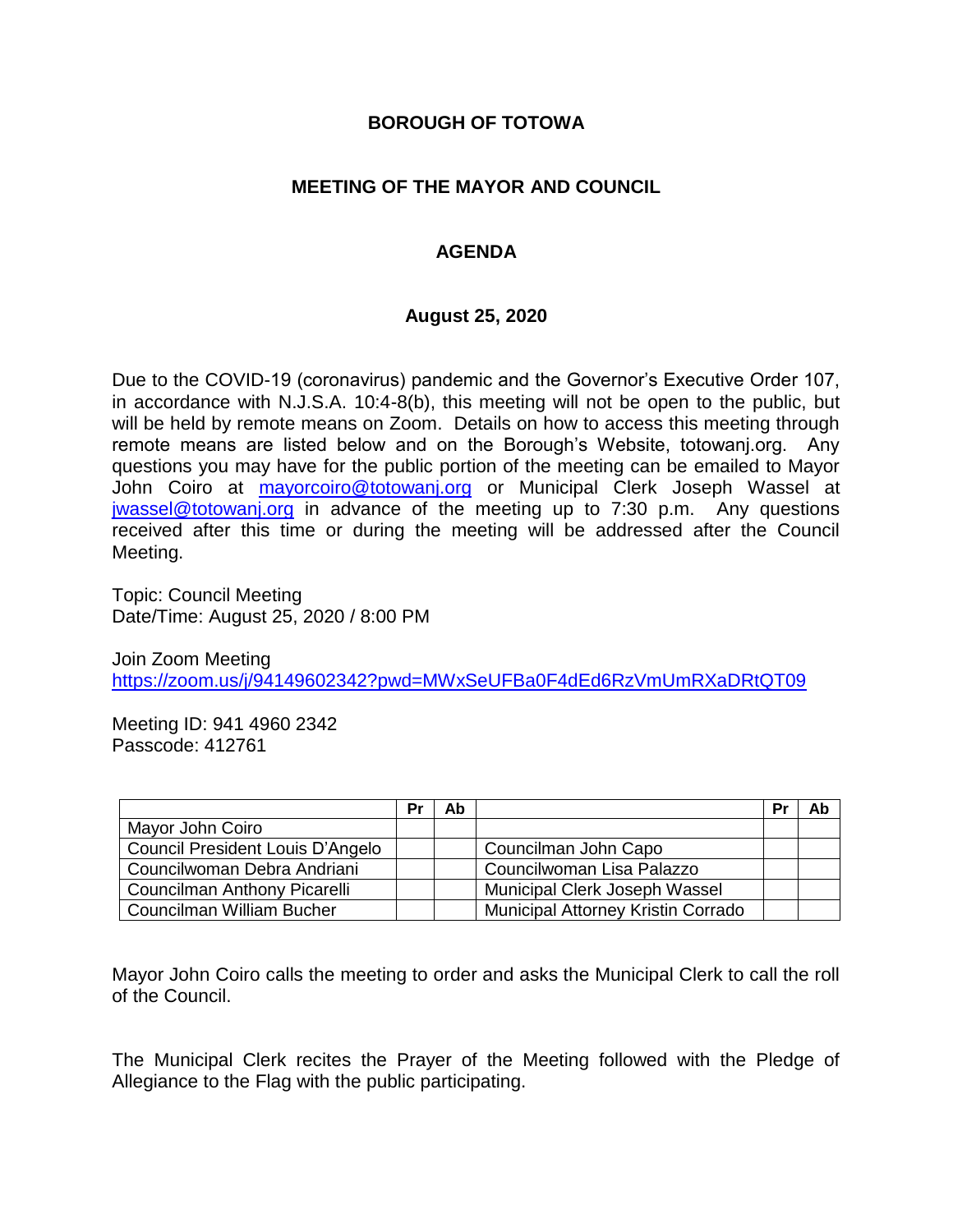The Statement of the Meeting (Open Public Meetings Act) is read by the Municipal Clerk.

Dispense with the regular order of business in order to hold a public hearing on Ordinance Nos. 09-2020 & 10-2020 as advertised.

The Municipal Clerk announces that Ordinance Nos. 09-2020 & 10-2020 have been advertised for public hearing for Tuesday, August 25, 2020.

The Municipal Clerk reads the legal notice and the title of Ordinance No. 09-2020 (No Parking Certain Hours Union Boulevard).

Open public hearing.

Mayor Coiro will announce if any citizens emailed any questions on Ordinance No. 09- 2020.

### **CITIZENS HEARD:**

Any questions you may have regarding this ordinance can be emailed to Mayor John Coiro at [mayorcoiro@totowanj.org](mailto:mayorcoiro@totowanj.org) or Municipal Clerk Joseph Wassel at [jwassel@totowanj.org](mailto:jwassel@totowanj.org) in advance of the meeting up to 7:30 p.m.

Close public hearing.

The Municipal Clerk reads Ordinance No. 09-2020 by title.

Adopt Ordinance No. 09-2020.

The Municipal Clerk reads the legal notice and the title of Ordinance No. 10-2020 (No Parking Shepherds Lane).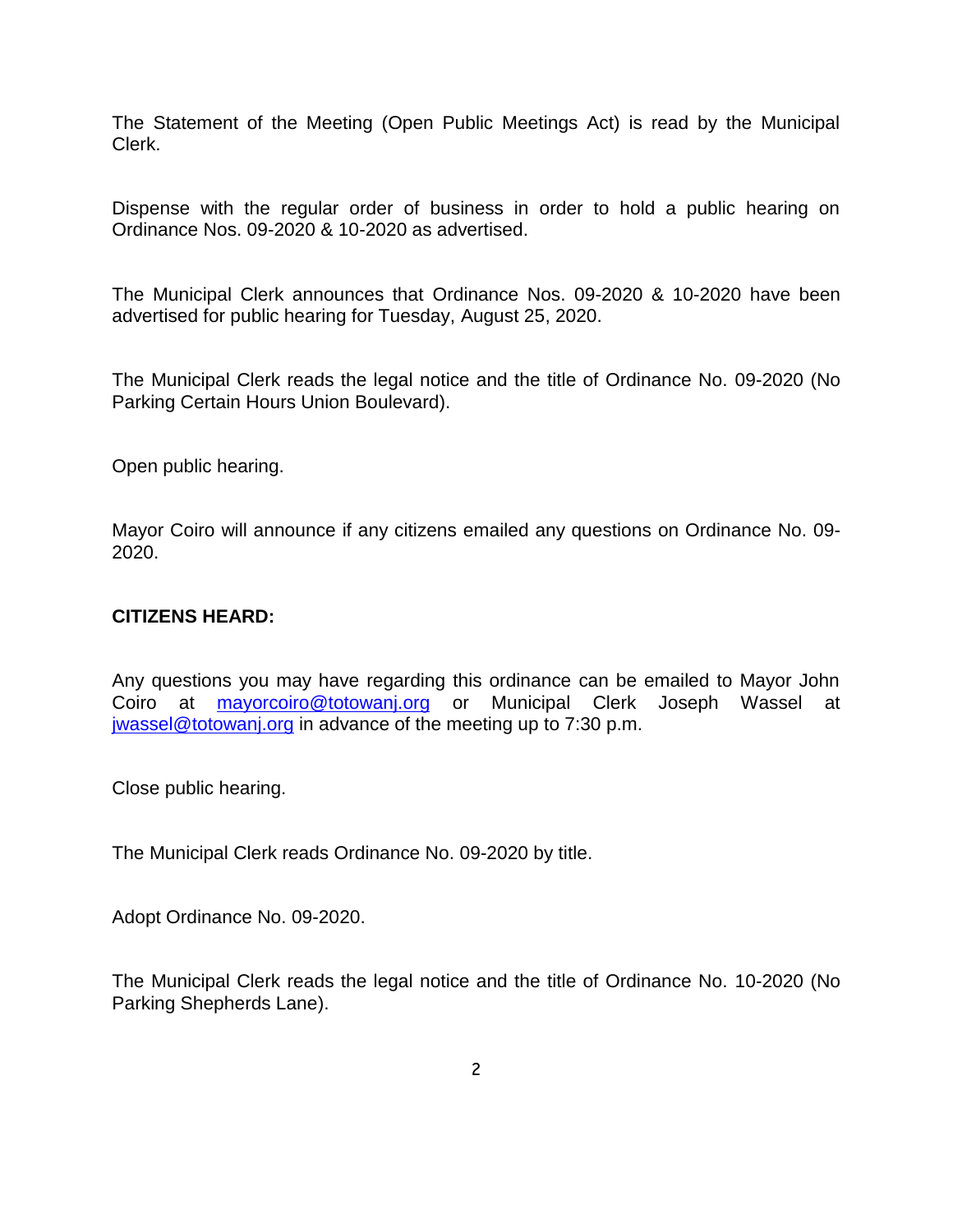Open public hearing.

Mayor Coiro will announce if any citizens emailed any questions on Ordinance No. 10- 2020.

## **CITIZENS HEARD:**

Any questions you may have regarding this ordinance can be emailed to Mayor John Coiro at **[mayorcoiro@totowanj.org](mailto:mayorcoiro@totowanj.org)** or Municipal Clerk Joseph Wassel at [jwassel@totowanj.org](mailto:jwassel@totowanj.org) in advance of the meeting up to 7:30 p.m.

Close public hearing.

The Municipal Clerk reads Ordinance No. 10-2020 by title.

Adopt Ordinance No. 10-2020.

Revert to the regular order of business.

Report from Members of the Council, Municipal Clerk and Municipal Attorney.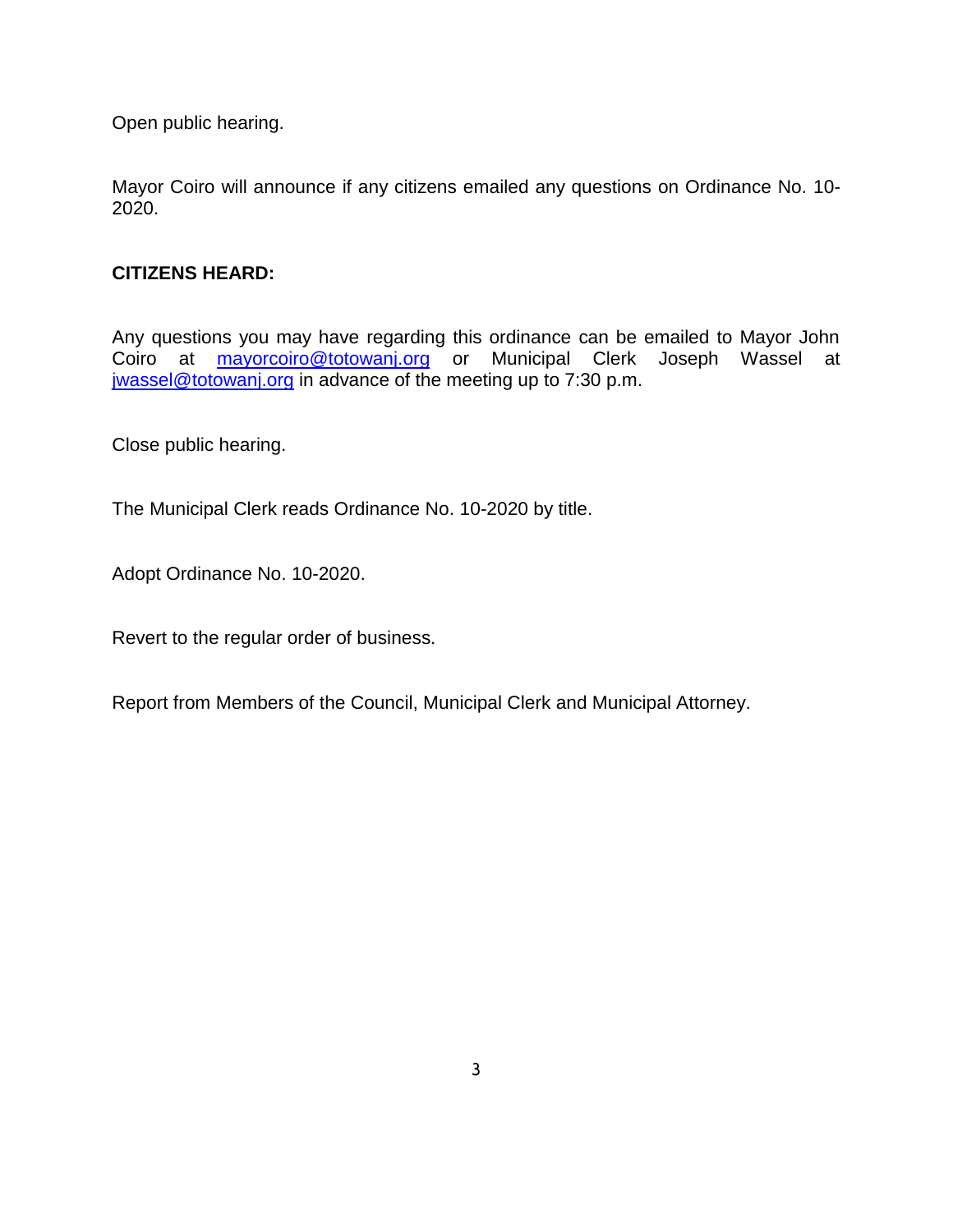Mayor Coiro will announce if any citizens emailed any questions pertaining to the public portion of the meeting.

#### **CITIZENS HEARD:**

Any questions you may have for the public portion of the meeting can be emailed to Mayor John Coiro at [mayorcoiro@totowanj.org](mailto:mayorcoiro@totowanj.org) or Municipal Clerk Joseph Wassel at [jwassel@totowanj.org](mailto:jwassel@totowanj.org) in advance of the meeting up to 7:30 p.m.

Minutes of the Mayor and Council for the meeting of August 11, 2020.

## **COMMITTEE ON FINANCE: PICARELLI, D'ANGELO, CAPO.**

Resolution No. 2020-18 for the payment of bills.

Resolution authorizing the Treasurer to issue refunds to various property owners pursuant to State Tax Court judgments.

Recommendation of the Committee to hire an Administrative Clerk for the Finance/Tax/Water Department.

#### **COMMITTEE ON PUBLIC SAFETY: D'ANGELO, CAPO, BUCHER.**

Grade increase for Patrol Officer James Jurewicz from Grade 7 to Grade 6.

#### **COMMITTEE ON PUBLIC WORKS: BUCHER, PALAZZO, PICARELLI.**

No report.